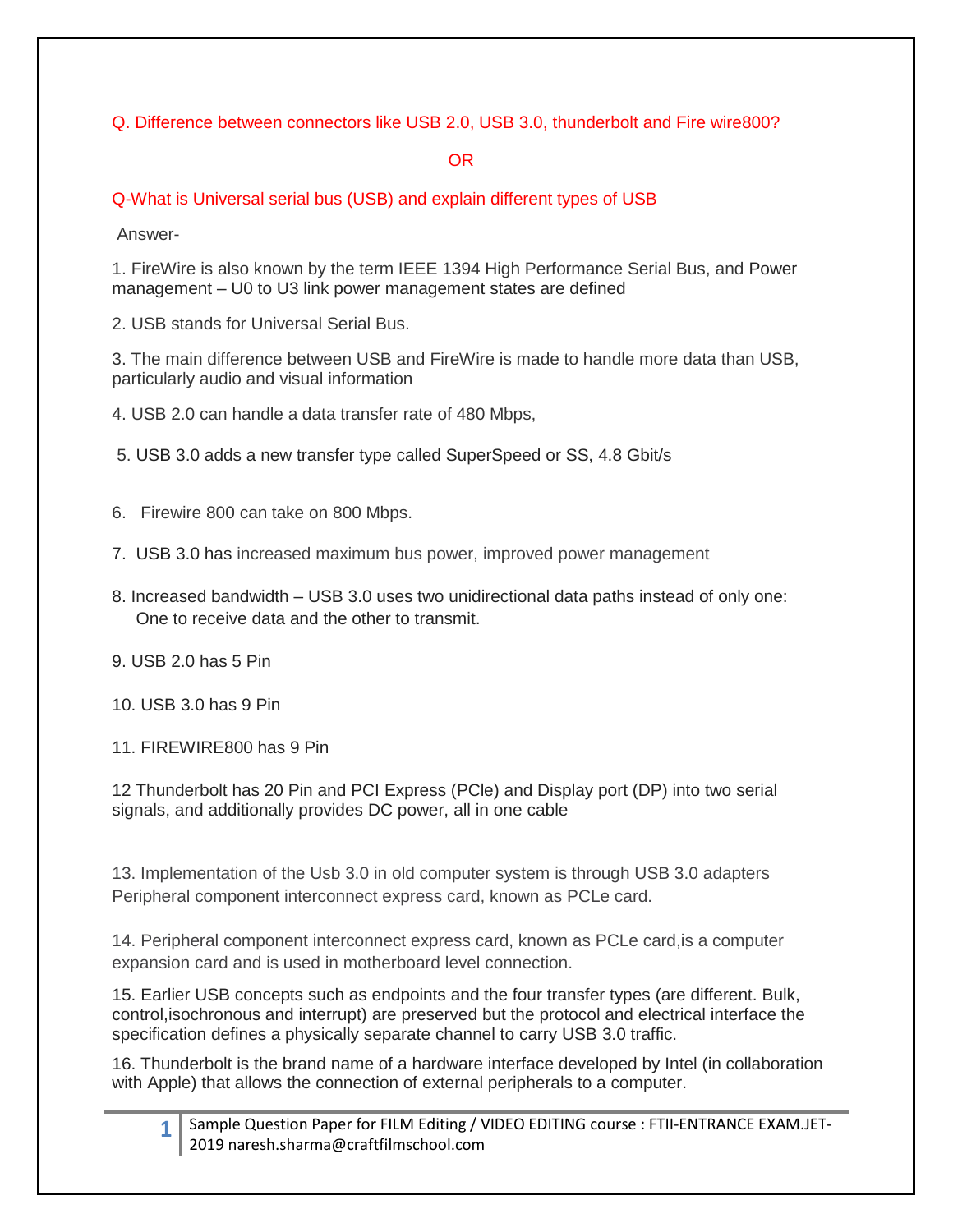17. Thunderbolt combines PCI Express(PCIe) and Displayport(DP) into two serial signals, and additionally provides DC power, all in one cable.

18. USB C type-**USB-C**, formally known as **USB Type-C**, is a 24-pin connector system, which is distinguished by its two-fold rotationally-symmetrical connector.

19. USB-C cables and connectors connect to both hosts and devices.

20. carry a minimum of 3 A current (at 20 V, 60 W) but can also carry high-power 5 A current (at 20 V, 100w)

Question-Explain the different audio and video connector like TRS, BNC, HDMI, and XLR connectors!

#### Answer-

1. TRS -TIP, RING and SLEEVE. The ¼ inch connector is commonly called a phono jack because it was used earlier to patch telephone connections together. The ¼ inch connectors may have only a tip and sleeve, or a tip, ring and sleeve. A TRS connection is used to balanced audio lines or depending upon the equipment, for stereo sound.

2.BNC- named after Bayonet-Neill-Concelman) are round plugs with a bayonet-style locking system, used on coaxial cables.BNC plugs have good impedance characteristics and their locking mechanism keep them securely in place once connected. Often used with high-end equipment. BNC connector is used for composite video on commercial video devices.

3. HDMI- stands for High definition multimedia interface. HDMI is interface to transmitting uncompressed Video data and uncompressed or compressed Audio data from an HDMIcompliant source device to computer monitor and TV.HDMI uses a 19-pin connector that is held in place by friction. It is normally found in LCD monitors and expensive computers or laptops.

4. XLR- The XLR connector was invented by James H.Cannon is a electrical connector primarily found on professional audio video, and stage lighting equipment. Circular in design and have between three,four,five,six and seven pins. Also used for lighting control, low-voltage power supplies, and other applications. XLR connectors are available from a number of manufacturers.

5. S-Video (separate Video) connector is commonly used with high end consumer video equipment. This separates black and white and color and brightness information in video. Also called the Y/C pin for this reason. An S-video cable has 'male' pin at one end and a 'female' pin at the other.

6.HD-15 pin is a very common connector used as a video interface for computers and monitors.Also called VGA connector.it has three rows of 5 pins.one pin in the middle row is usually missing.

7.DVI-Dual link connector contains 24 pins arranged in three horizontal rows of eight pin each and a wide,flat pin called a ground bar. They can send over 10 Gbos of digital video information. These are normally used with HDTVs and satellite receivers.

|  | > Sample Question Paper for FILM Editing / VIDEO EDITING course : FTII-ENTRANCE EXAM.JET- |
|--|-------------------------------------------------------------------------------------------|
|  | 2019 naresh.sharma@craftfilmschool.com                                                    |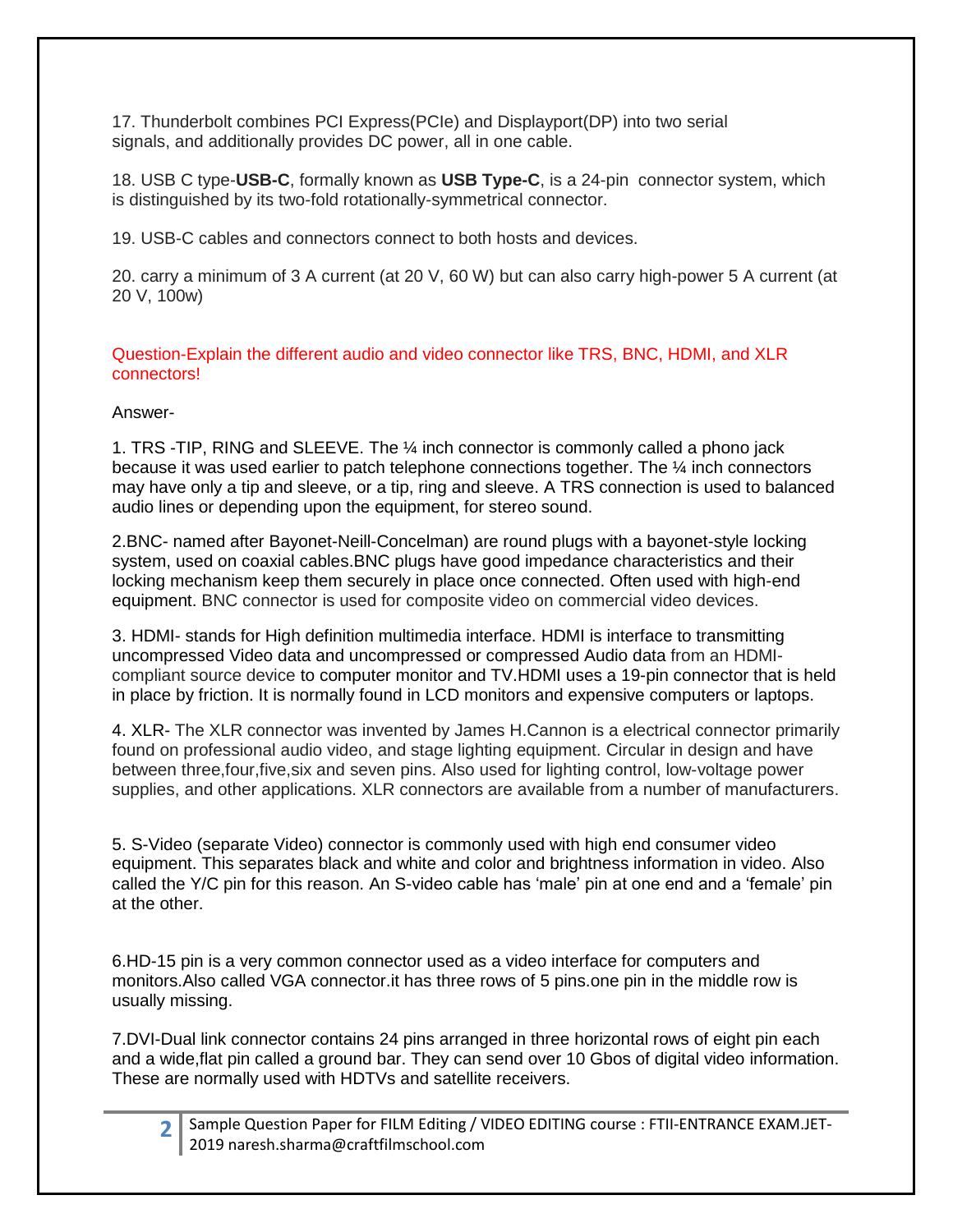# Q.-File format and codec?

#### Answer.

1. A file format is like a type of container. A video file format is a type of file format for storing digital video and audio data on computer system

2. A video file normally consists of a container containing video data in video coding format alongside audio data in audio coding format.

3. The container can also contain synchronization information, subtitles, and metadata such as title.

4. Codec-A codec consists two parts—the encoder, which is what you use while you're encoding the video from your timeline or file. The second part is the decoder; this part resides on the viewer's computer as an add-in to decode the video inside the container. The codec is what actually encodes and compresses the video when you're rendering it.

5. Playing or encoding a video file will sometimes require the user to install a codec library corresponding to the type of video and audio coding used in the file.So the codec were developed for the purpose to carry the good quality data and also play properly on the editing machine and at the consumer system.

**1.WebM** is an audiovisual media file format. It is primarily intended to offer a royalty free alternative to use in the HTML video and audio. The development of the format is sponsored by Google .VLC have native support for playing Webm files.Use codec VP8,VP9 and AV1

**2.FLv**- Flash Video is a container file format used to deliver digital video content over the internet using Adobe Flash player. Use codec VP6, Sorenson spark, screen video and H.264.Apple's IOs devices along with almost all other mobile devices, do not support the Flash player plug-in and require other delivery methods. Use of the H.264 and AAC compression formats in the FLV file format has some limitations

|  | 3 Sample Question Paper for FILM Editing / VIDEO EDITING course : FTII-ENTRANCE EXAM.JET- |
|--|-------------------------------------------------------------------------------------------|
|  | 2019 naresh.sharma@craftfilmschool.com                                                    |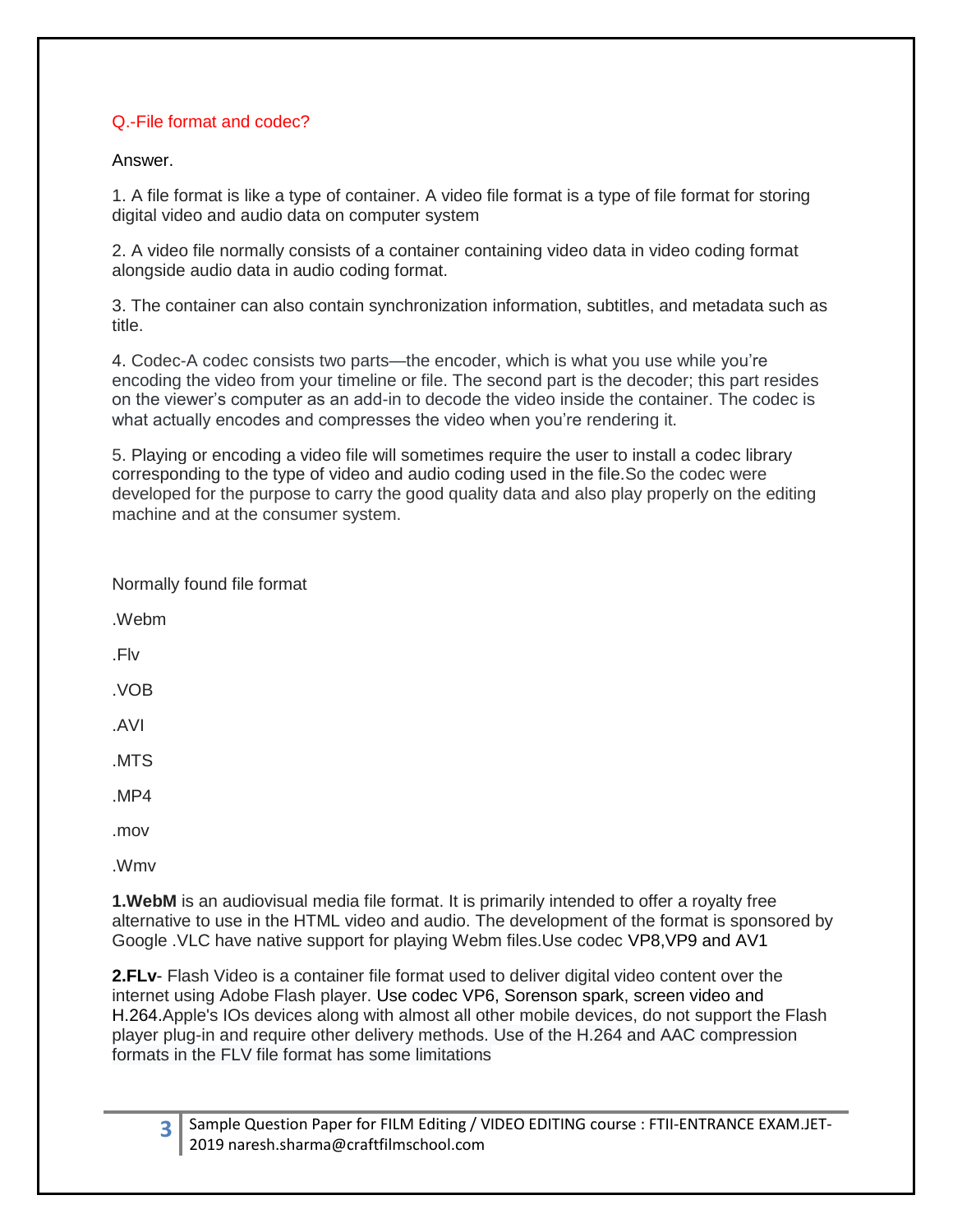**3.Vob**- *Versioned Object Base.*Uses H.264 /MPEG-2 codec.Files in vob format have.vob filename extension and are typically stored in VIDEO\_TS folder at the root of DVD.The vob format is based on the MPEG program stream format.

**4.AVI**- Audio video interleave is designed by Microsoft .it was designed to reduce the file size, but in doing so, they reduce the quality of the video. Video stored in AVI format retains its original quality; however, since there is no compression, the file size of the AVI video can be extremely large.

**5.MP4**, also known as MPEG4, is one of the latest in a long line of MPEG video formats developed by the moving picture expert group.Mp4 supports compression, subtitles, multiple data types and streaming. Due to efficient tradeoff between video quality and file size and streaming support, mp4 is commonly used to distribute video via the internet.

**6.MTS**- MPEG Transport Stream.MTS and M2TS are both file extensions for the high definition digital video camera recorder format, AVCHD (Advanced Video Codec High Definition). AVCHD was jointly established by Sony Corporation and Panasonic Corporation in 2006 for use in their digital tapeless camcorders. CODEC USE- AVCHD (MPEG-4 / H.264). The standard video format used by many Sony and Panasonic HD camcorders. It is also used for storing high definition video on Blu ray disk.

**7.mov**- Motor-operated valve. A MOV file is a common multimedia container file format developed by Apple and compatible with both Macintosh and Windows platforms. It may contain multiple tracks that store different types of media data and is often used for saving movies and other video files. MOV files commonly use the MPEG-4 codec for compression.

**8.wmv**-windows media videos-codec- windows media video, windows media video screen. Developed by Microsoft. The original video compression technology known as *WMV*, was originally designed for Internet streaming applications, as a competitor to Realvideo

9.A very common codec is H.264. It's called a block codec because it looks for differences in blocks of video as it encodes and plays back.

10. If you look at a video from one frame to the next, some pixels change and some are exactly the same as in the frame before. Why encode a pixel that's exactly the same as a pixel in the frame before? That's a waste of bytes. So the software essentially ignores the pixels that don't change and changes the ones that do change

#### Q.-What are the three broadcast systems? Explain each of them in details?

Answer.-Different part of the world has different broadcast standards. By broadcast standards, we mean the protocol followed to broadcast and receive television signals.Television sets require a source of reference signals that tell the TV receiver to be ready to receive the next picture in the stream of images.

The reason to use the mains power supply frequency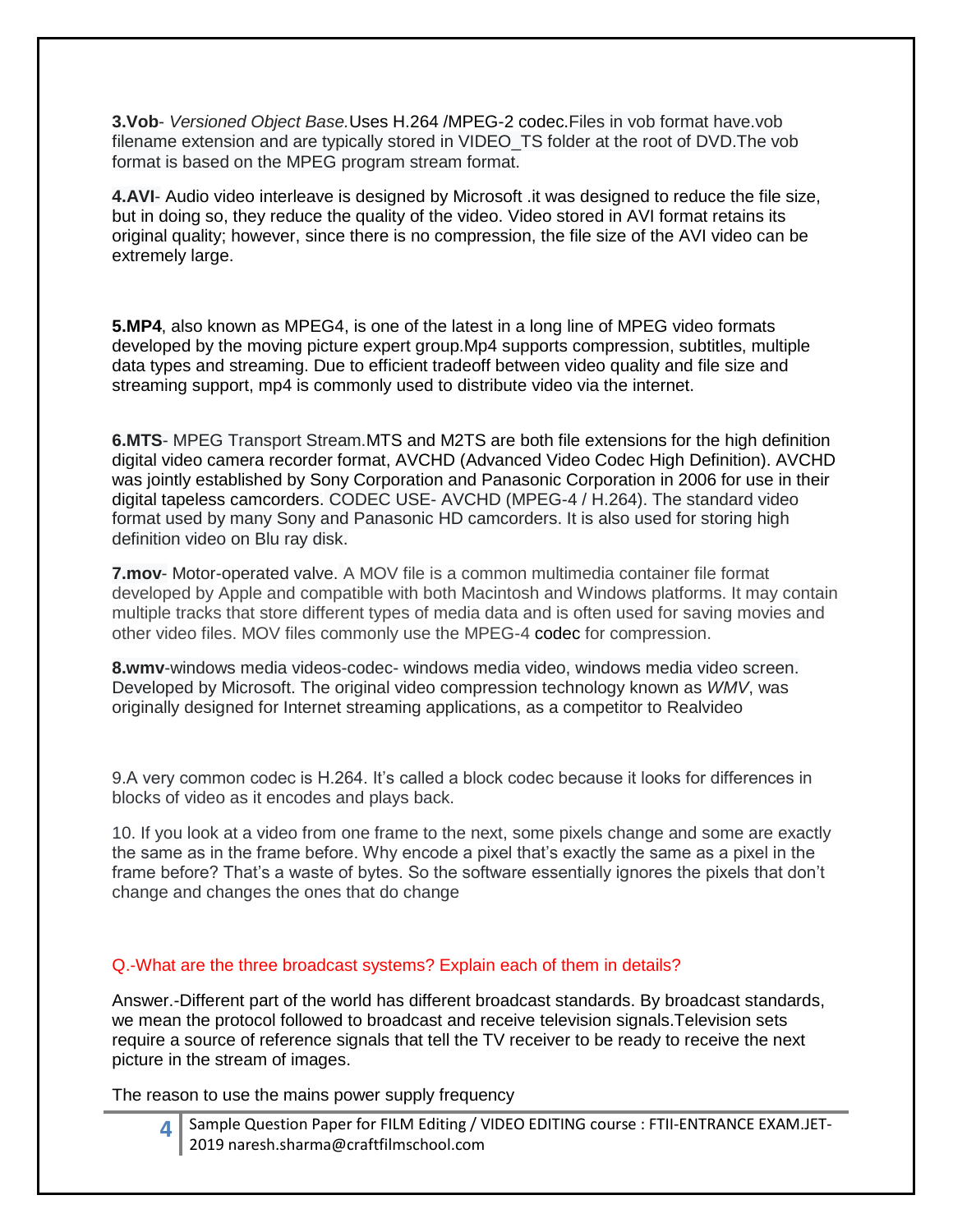1-The first was that with the older types of power supply, one would get rolling hum bars on the TV picture if the main supply and the signal were not at exactly the same frequency.

2-The second was that the TV studios would have had enormous problems with flicker in their cameras when making programmes.

3.This resulted in a division of the world's TV systems in to tow camps-

25 frames per second (50 Hz) and 30 frames per second (60Hz)

4.NTSC-National television systems committee was introduced in the us in the 1940.it mainely uses in US,Canade and Japan and several other countries.

5.It has 525 lines displayed at 30 frames per second.

6.It has lower resolution that PAL or SECAM but a faster frame rate, which reduces the flicker.

7.It is often received in different variations of color within a given broadcast.

8.EACH frame contains 525 lines and can contain 16 million different colors.

9.PAL-Phase alternative line was developed by walter bruch at telefunken,Germany and is used in much of western Europe ,Asia pacific a(India too) and southern Africa.

10.PAL was first introduced in Germany in 1967.

11.It has higher resolution than NTSC with 625 lines but use 25 frames per second.

12.Pal video has slight flicker in comparison to NTSC because of its lower frame rate.

13.SECAM-sequential colour with memory French is so named because it uses memory to store line of colour information in order to eliminate the colour artefacts found on NTSC systems.

14.Video information is transmitted in alternate lines and a video line store is used to combine the signals together.

15.Secam uses the same resolution and frames rate as pal but its processing of the color information makes it incompatible with PAL

16.The primary motivation behind to developed the secam was to protect French TV manufacturer and make it more difficult to view non-French programming.

17.Political factors from the cold war have also been attributed to the adoption of secam in Eastern Europe

**5**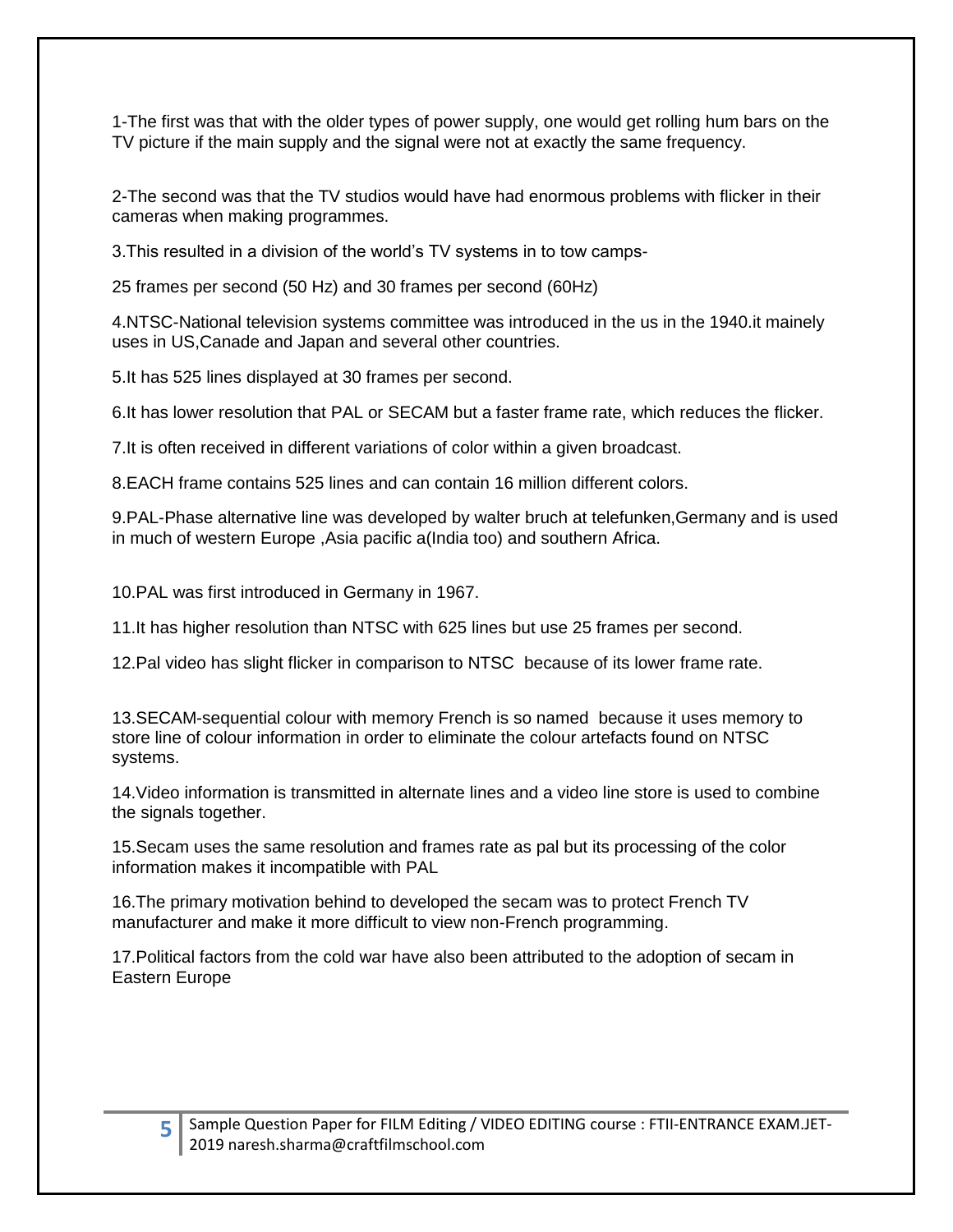Q-What is the various video tape formats are vogue all over the world? Explain each of them with their applications?

Answer.-

1.Ampex introduced the first professional videotape machine in the USA in 1956.called Quad.These machines employed the format of ha helical scan system on a 2 inches width tape.

2.¾ inches composite U-matic Hi band primarily for broadcasting purpose.

3.Tape generation loss is an important aspect to be considered when dealing with analogue videotape formats.

4. VHS and S-VHS-analogue-Tape width  $-$  1/2 inch-Mainly for home and consumer use.

5.¾ inch U-matic,3/4 inch U-matic SP- analogue-For industrial/broadcast purpose

6.Betacam and Betacam SP- analogue-½ inch for broadcast-Also available in Digibeta

7.Video8(aka 8 mm) and Hi8- analogue-for amateur use

8.Minidv-digital-¼ inch-For both prosumer and amateur use,mostly use for educational institution for training purposes.

9.DVCPro-digital-¼ inch-broadcast use

10.DVCAM-digital-¼ inch

11.BETAMAX-analogue-½ inch.

#### Q-Difference between CD,DVD and Blu ray(single layer, Double layer)?

Answer-.1.once media is created, it can be distributed on a variety of platforms. The most common method of distributing is Optical disks.

2.Optical disk use laser light or electromagnetic waves to read or write data onto a disk.

3.The common types of optical disk are CD,DVDs and Blu-ray disks.

4.The basic difference between the CD,DVD and blu ray is capacity to write the date size.

5.Compact disk ( CD)- 750Mb,

6.Digital Versatile disk(DVD)-4.5 to 17 gb

7.DVD-Dual layer 7.95 gb single side

9.8.DVD- dual layer 15 gb double side.

10.Blu ray- single layer-25GB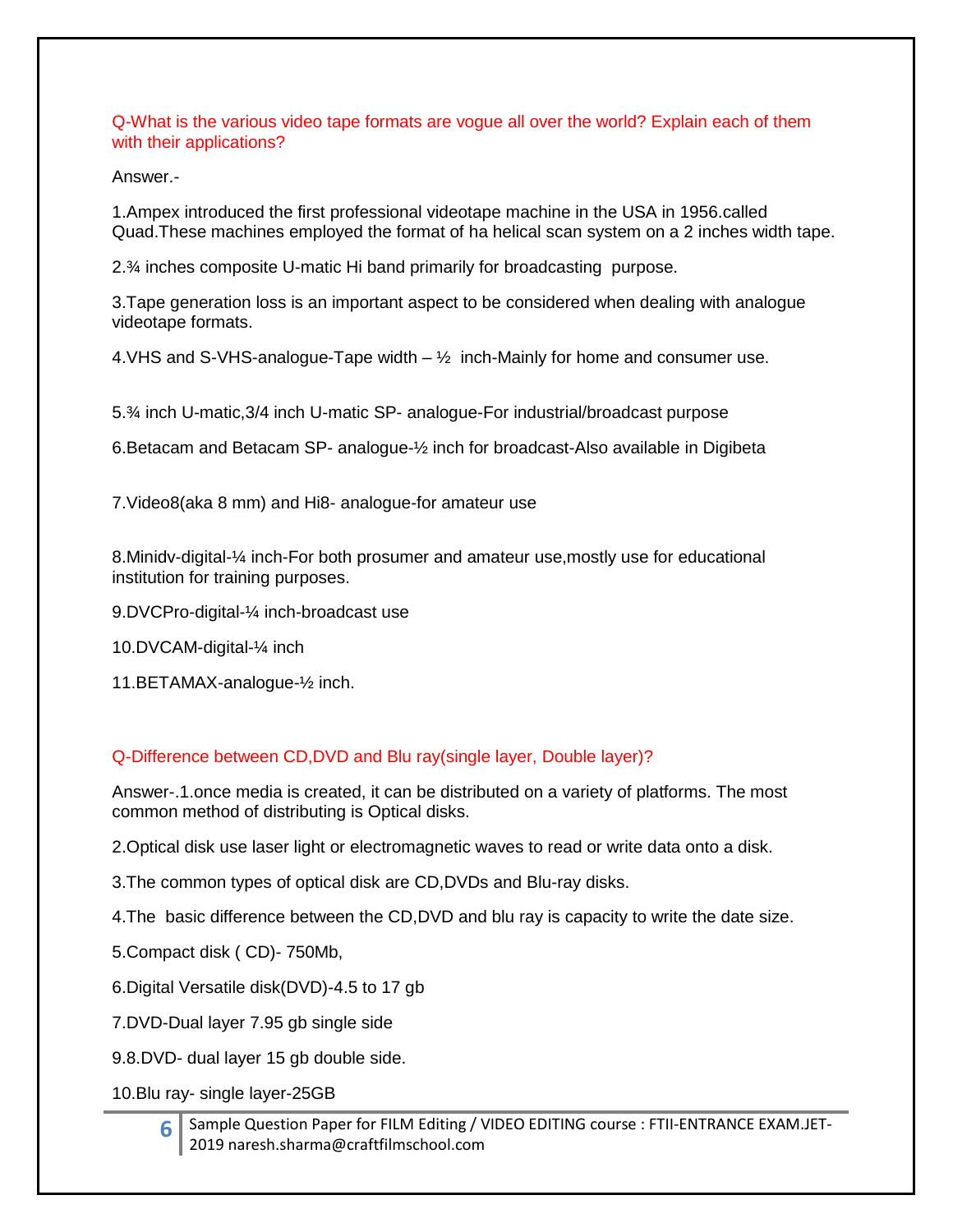11.Blu-ray –double layer-50GB

12.There are different types of cd comes like

13.CD/CD-ROM- Read only memory, non-writable.

14.CD-R- Recordable. Can be written many times in multiple session modes till its capacity is exhausted.

15.CD-RW-Read write, can write, delete and write again

Q- What do you mean by tapeless format? Explain the difference between different types of card format?

Ans. 1.In the field of professional broadcasting, an end-to-end workflow (from ingest to play out) is called *tapeless* when part, or all of it, is made without any use of audio tape or videotape machines; video and audio sources being ingested, recorded, edited and played out entirely on digital video systems.

2.Tapes were expensive and required a recorder/player to record /capture the footage into the non-linear editing set up.

3.in case of CARD, they are cost effective, does not require any recorder/player.

4.CARD are smaller in size which can be kept easily.

5.Card cab record the media more than a tape.

6.CARD-comes in SOLID-State card or SD cards.

7.CARD need to be protected from excess heat or cold as well as magnetic field and dust.

8.Should avoid carrying them within notebooks etc.

9.Since they are small they are prone to accidents and loss of video data, so transfer your footage on a daily basis.

10. Available card-Compact flash card (CF).SD CARD,MICRO SD CARD,MINI SD CARD.

Q.-What is the fundamental difference between analogue and digital signals?

Answer.-1.Analog and Digital are the different forms of signals. Signals are used to carry information from one device to another.

2.Analog signal is a continuous wave that keeps on changing over a time period. Digital signal is discrete in nature

3.An analog signal is represented by a sine wave.

4.A digital signal is represented by square waves.

5.An analog signal is described by the amplitude, period or frequency, and phase.

6.A digital signal is described by bit rate and bit intervals.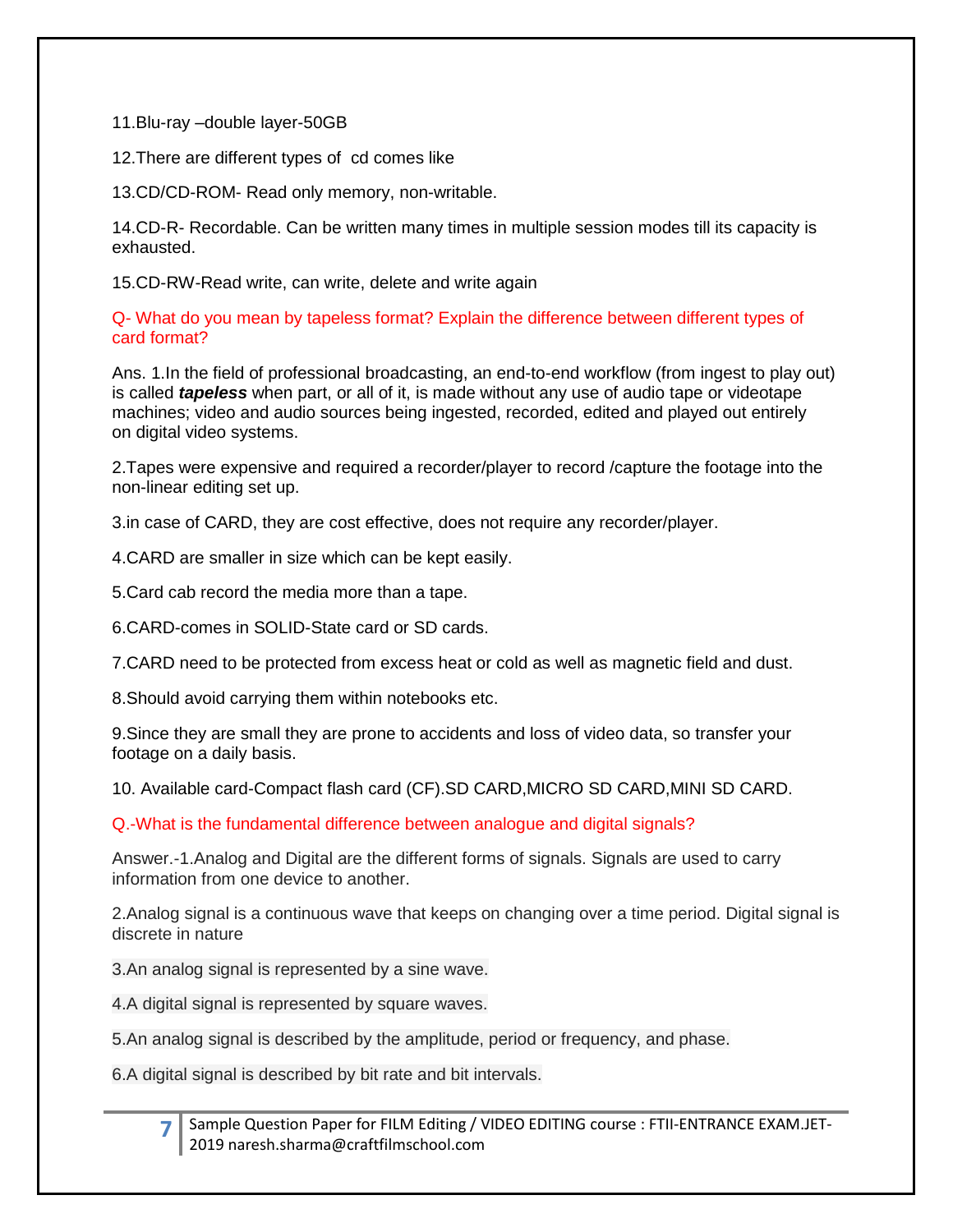7.Analog signal has no fixed range.

8.Digital signal has a finite range i.e. between 0 and 1.

9.An analog signal is more prone to distortion.

10.A digital signal is less prone to distortion.

11.An analog signal transmit data in the form of a wave.

12.A digital signal carries data in the binary form i.e. 0 nad 1.

13.An analog signal is described using amplitude, period or frequency and phase. Amplitude marks the maximum height of the signal.

14.Frequency marks the rate at which signal is changing.

15.Phase marks the position of the wave with respect to time zero.

16.Digital signal carries information or data in the binary form i.e. a digital signal represent information in the form of bits. Digital signal can be further decomposed into simple sine waves that are called harmonics. Each simple wave has different amplitude, frequency and phase. Digital signal is described with bit rate and bit interval.

17.Digital descries any system based on discontinuous date or events.computer are digital machines bcz at their most basic level they can distinguish between just two values 0 and 1,or off and on . there is no simple way to represent all the values in between such as 0.5 ir 0.75

18.Human experience the world analogically.

# Q.-Which is the best compression codec for MP4 video?

Answer. **1.First of all we need to know that what is codec-**A codec consists two parts—the encoder, which is what you use while you're encoding the video from your timeline or file. The second part is the decoder; this part resides on the viewer's computer as an add-in to decode the video inside the container. The codec is what actually encodes and compresses the video when you're rendering it..

2.So the codec were developed for the purpose to carry the good quality data and also play properly on the editing machine and at the consumer system.

3.And MP4 is a file container-codec purpose is to compress the file size but retain the quality of the file. There are different types of file container like mp4,avi,.mov etc

4.Standard video (SD) is generally 720 X 480 pixels—that equals 345,600 total pixels per frame. If you can do native HD video, the dimensions are 1,920 X 1,080, which equals 2,073,600 pixels. That's a lot more pixels per frame to stream.

5.A very common codec is H.264. It's called a block codec because it looks for differences in blocks of video as it encodes and plays back.

6.f you look at a video from one frame to the next, some pixels change and some are exactly the same as in the frame before. Why encode a pixel that's exactly the same as a pixel in the

|  | 8 Sample Question Paper for FILM Editing / VIDEO EDITING course : FTII-ENTRANCE EXAM.JET- |
|--|-------------------------------------------------------------------------------------------|
|  | 2019 naresh.sharma@craftfilmschool.com                                                    |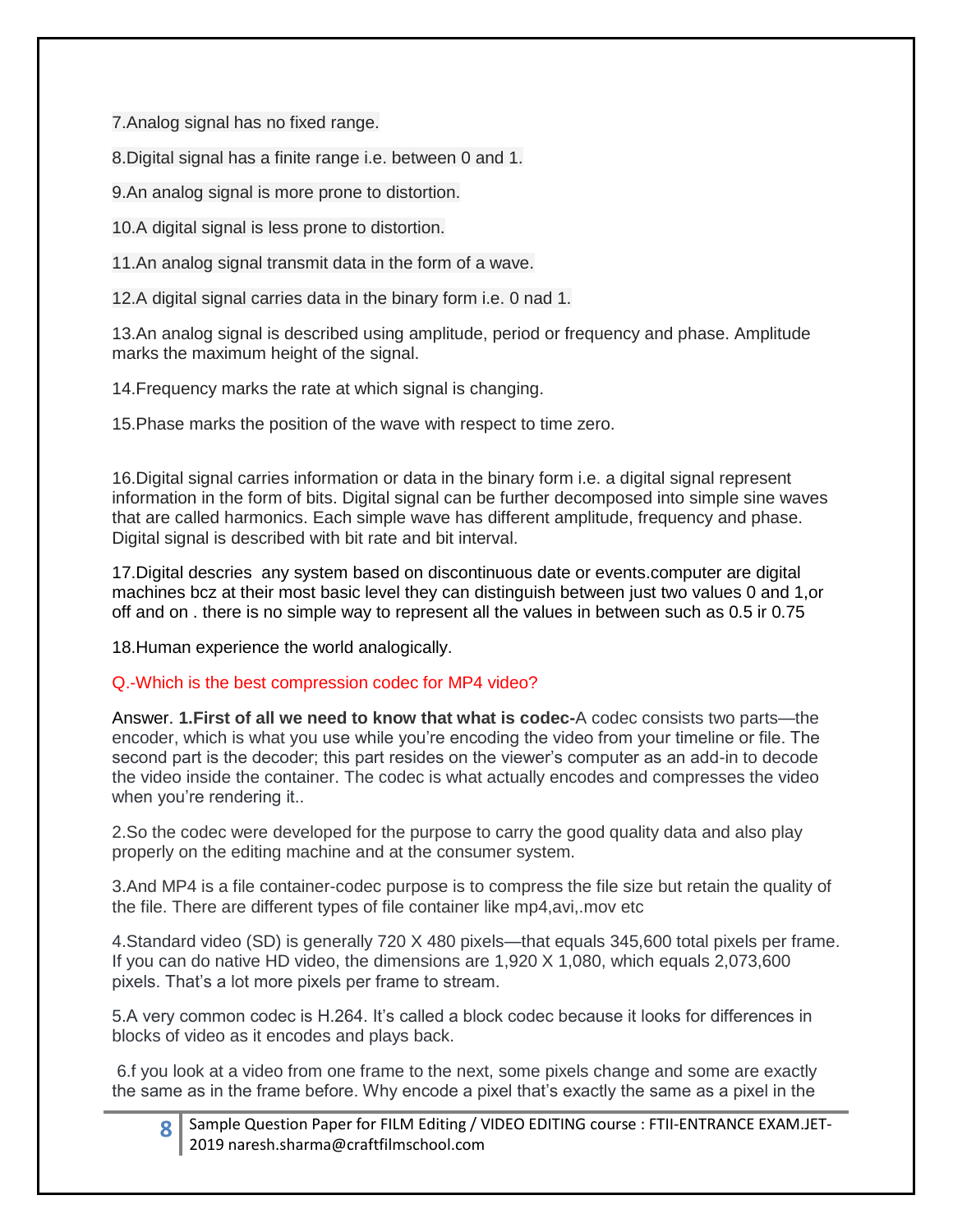frame before? That's a waste of bytes. So the software essentially ignores the pixels that don't change and changes the ones that do change

## Q. Describe the difference between video file format like mp4, avi and MPEG?

Answer- 1. AVI is designed by Microsoft .it was designed to reduce the file size, but in doing so, they reduce the quality of the video. Video stored in AVI format retains its original quality; however, since there is no compression, the file size of the AVI video can be extremely large.

2. MP4, also known as MPEG4, is one of the latest in a long line of MPEG video formats developed by the moving picture expert group.

3. Mp4 supports compression, subtitles, multiple data types and streaming . due to efficient tradeoff between video quality and file size and streaming support,mp4 is commonly used to distribute video via the internet.

4.MPEG- is an older format that uses mpeg1 or mpeg2 compression .it is commonly used to distribute video on the internet and DVD.it does not support lossless compression.

#### Q.What is the EDL?

Answer. - 1.An **edit decision list** or **EDL** is used in the post production process of editing.

2.EDL-Edited Decision List-the purpose behind a EDL is to create the recreation of an edited programme from the original sources and the editing decisions in the EDL.It is electronically generated in non-linear editing system.EDL consist of Time code, which refer the starting and end time of the particular shot.

3.After the offline editing, when you export the file to do the VFX in online /VFX machine, instead of exporting all the high resolution footage, we export the EDL and then import the EDL into the online system, in this process we need to copy the limited amount of footage into the VFX machine.

#### Q.-Difference between linear editing and non-linear editing?

**Answer.-1.Linear** video **editing is a** video **editing** post-production process of selecting, arranging and modifying images and sound in a predetermined, ordered sequence.

2.Linear editing is also called a analog editing because analog requires greater planning, The order of cuts cannot be shifted, if shifted then has to edit again from the beginning.

3. While digital editing or non-linear editing allows manipulation of the order of shots at will and insertion of new material in between shots in the timeline.

4.Linear editing required-Minimum one player, one recorder and two monitor are required, Titling machine and SFX generator are required. All effects are real time and no rendering is required.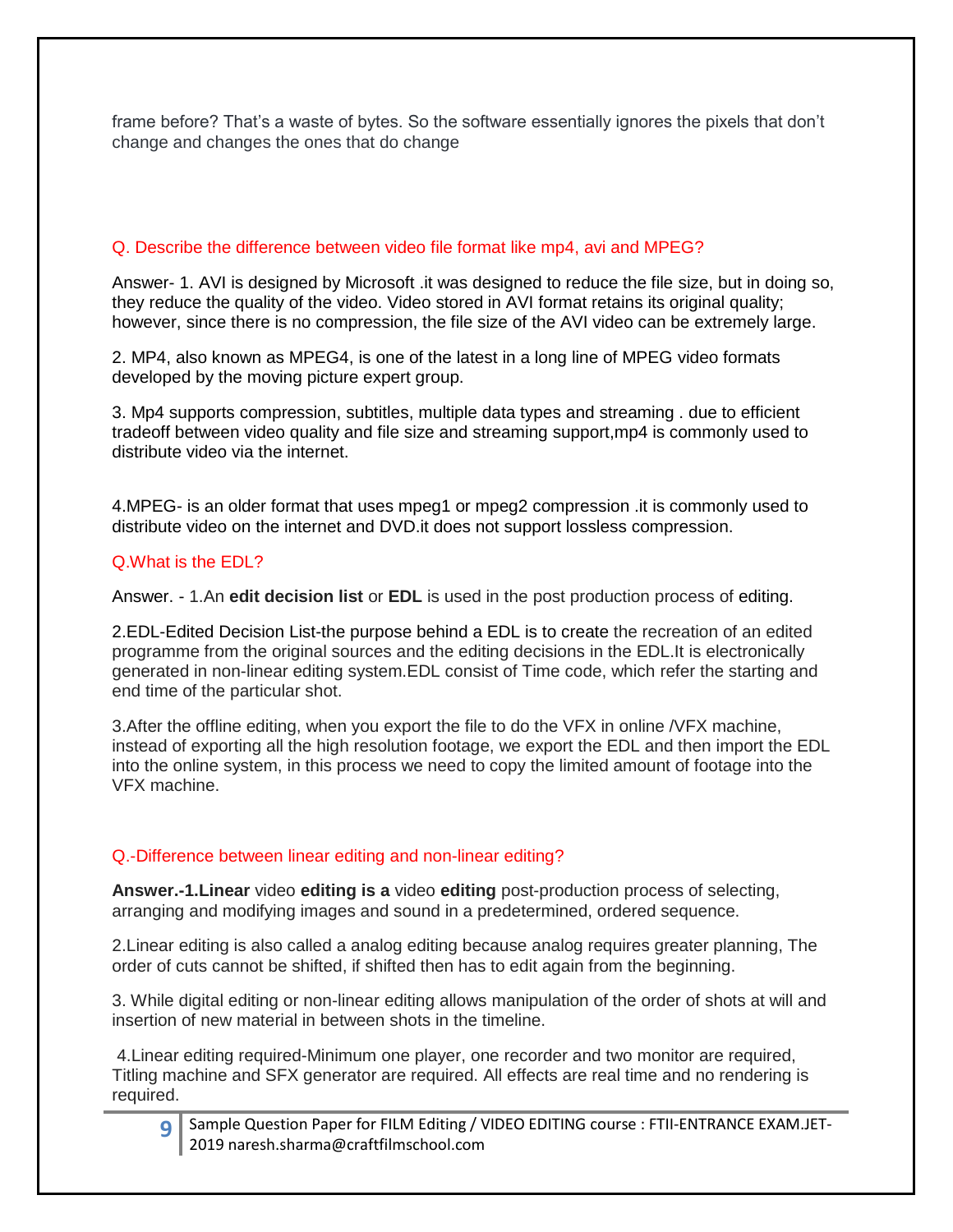5.Non-linear require Firewire cable,RCA,BNC connectors for monitoring output,a high end computer with audio, video and graphics handling abilities are good enough.

6.Linear-has a single video track and two audio tracks.graphics have to be added during editing itself.

7.Non-linear –depending on how sophisticated the machine is,it can offer unlimited video,audio and graphic tracks graphics can be added later.

# Q.-Which is the better hard disk between SATA(HDD) and SSD(solid state disk) and why?

Answer-1.SSD-solid state drive- like a memory stick, there are no moving parts to an SSD. Rather, information is stored in microchips. Conversely, a hard disk drive uses a mechanical arm with a read/write head to move around and read information from the right location on a storage platter.SSD uses what is called NAND-based flash memory. This is a non-volatile type of memory.

2.An SSD does not have a mechanical arm to read and write data, it instead relies on an embedded processor (or "brain") called a controller to perform a bunch of operations related to reading and writing data. The controller is a very important factor in determining the speed of the SSD. Decisions it makes related to how to store, retrieve, cache and clean up data can determine the overall speed of the drive.

3.Hard Disk Drives, or HDD- HDD uses magnetism to store data on a rotating platter. A read/write head floats above the spinning platter reading and writing data. The faster the platter spins, the faster an HDD can perform. Typical laptop drives today spin at either 5400 RPM (Revolutions per Minute) or 7200RPM, though some server-based platters spin at up to 15,000 RPM!

4.The major advantage of an HDD is that it is capable of storing lots of data cheaply.

# Q.Is digitization and data transferring same?

Answer-1.Digitalization means the data which is already recorded on the digital tape cannot be

directly shown into the computer. So we required a player, in which insert the digital tape and

then digitize the data into the computer editing system. Like mini DV tape and digibeta tapes.

2. Transferring the data means the data which is already digital form but need to transfer into

the computer editing system so required a CARD READER, in which SD card/memory card can

inserted easily and then transfer all the data into the non-linear editing system.